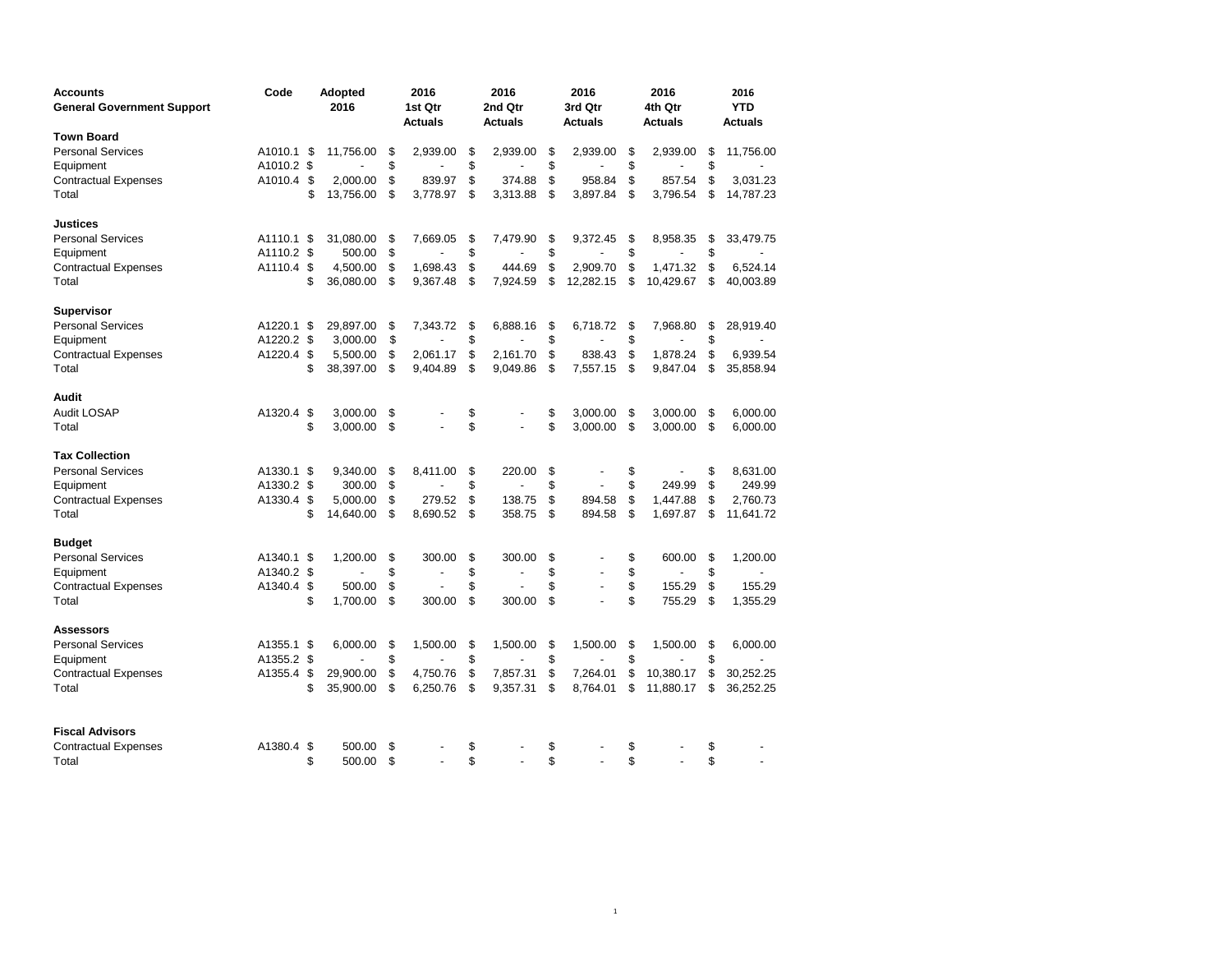| Accounts<br><b>General Government Support</b> | Code       |     | <b>Adopted</b><br>2016   | 2016<br>1st Qtr<br><b>Actuals</b> | 2016<br>2nd Qtr<br><b>Actuals</b> | 2016<br>3rd Qtr<br><b>Actuals</b> | 2016<br>4th Qtr<br><b>Actuals</b> |     | 2016<br><b>YTD</b><br><b>Actuals</b> |
|-----------------------------------------------|------------|-----|--------------------------|-----------------------------------|-----------------------------------|-----------------------------------|-----------------------------------|-----|--------------------------------------|
| <b>Town Clerk</b>                             |            |     |                          |                                   |                                   |                                   |                                   |     |                                      |
| <b>Personal Services</b>                      | A1410.1    | \$  | 32,632.00                | \$<br>9,004.17                    | \$<br>7,190.26                    | \$<br>8,320.97                    | \$<br>8,251.00                    | \$  | 32,766.40                            |
| Equipment                                     | A1410.2 \$ |     |                          | \$                                | \$                                | \$                                | \$                                | \$  |                                      |
| Contractual Expenses                          | A1410.4 \$ |     | 4,000.00                 | \$<br>829.39                      | \$<br>384.27                      | \$<br>570.66                      | \$<br>1,149.68                    | \$  | 2,934.00                             |
| Total                                         |            | \$  | 36,632.00                | \$<br>9,833.56                    | \$<br>7,574.53                    | \$<br>8,891.63                    | \$<br>9,400.68                    | \$  | 35,700.40                            |
| Attorney                                      |            |     |                          |                                   |                                   |                                   |                                   |     |                                      |
| <b>Personal Services</b>                      | A1420.1 \$ |     |                          | \$                                | \$                                | \$                                | \$                                | \$  |                                      |
| Equipment                                     | A1420.2 \$ |     |                          | \$                                | \$                                | \$                                | \$                                | \$  |                                      |
| <b>Contractual Expenses</b>                   | A1420.4 \$ |     | 25,000.00                | \$<br>5,660.00                    | \$<br>18,565.54                   | \$<br>23,363.47                   | \$<br>23,542.52                   | \$  | 71,131.53                            |
| Total                                         |            | \$  | 25,000.00                | \$<br>5,660.00                    | \$<br>18,565.54                   | \$<br>23,363.47                   | \$<br>23,542.52                   | \$  | 71,131.53                            |
| Engineer                                      |            |     |                          |                                   |                                   |                                   |                                   |     |                                      |
| <b>Contractual Expenses</b>                   | A1440.4 \$ |     | 4,000.00                 | \$                                | \$<br>47.50                       | \$<br>250.96                      | \$<br>2,569.75                    | \$  | 2,868.21                             |
| Total                                         |            | \$  | 4,000.00                 | \$                                | \$<br>47.50                       | \$<br>250.96                      | \$<br>2,569.75                    | \$  | 2,868.21                             |
| <b>Elections</b>                              |            |     |                          |                                   |                                   |                                   |                                   |     |                                      |
| <b>Personal Services</b>                      | A1450.1 \$ |     | 250.00                   | \$                                | \$                                | \$                                | \$                                | \$  |                                      |
| Equipment                                     | A1450.2 \$ |     | $\overline{\phantom{a}}$ | \$                                | \$                                | \$                                | \$                                | \$  |                                      |
| Contractual Expenses                          | A1450.4 \$ |     |                          | \$<br>$\overline{a}$              | \$<br>$\overline{a}$              | \$<br>$\overline{\phantom{a}}$    | \$<br>86.00                       | \$  | 86.00                                |
| Total                                         |            | \$  | 250.00                   | \$                                | \$                                | \$                                | \$<br>86.00                       | \$  | 86.00                                |
| <b>Buildings</b>                              |            |     |                          |                                   |                                   |                                   |                                   |     |                                      |
| <b>Personal Services</b>                      | A1620.1 \$ |     | 2,000.00                 | \$<br>165.00                      | \$<br>319.00                      | \$<br>203.50                      | \$<br>209.00                      | \$  | 896.50                               |
| Equipment                                     | A1620.2 \$ |     | 500.00                   | \$                                | \$                                | \$                                | \$                                | \$  |                                      |
| Contractual Expenses                          | A1620.4 \$ |     | 55,000.00                | \$<br>7,921.39                    | \$<br>14,969.69                   | \$<br>5,164.68                    | \$<br>9,292.76                    | \$  | 37,348.52                            |
| Total                                         |            | \$  | 57,500.00                | \$<br>8,086.39                    | \$<br>15,288.69                   | \$<br>5,368.18                    | \$<br>9,501.76                    | \$  | 38,245.02                            |
| <b>Central Communicatons System</b>           |            |     |                          |                                   |                                   |                                   |                                   |     |                                      |
| <b>Personal Services</b>                      | A1650.1    | \$  |                          | \$                                | \$                                | \$                                | \$                                | \$  |                                      |
| Equipment                                     | A1650.2 \$ |     |                          | \$                                | \$                                | \$                                | \$                                | \$  |                                      |
| Contractual Expenses                          | A1650.4 \$ |     | 3,000.00                 | \$<br>568.67                      | \$<br>1,656.77                    | \$<br>663.33                      | \$<br>663.33                      | \$  | 3,552.10                             |
| Total                                         |            | \$  | 3,000.00                 | \$<br>568.67                      | \$<br>1,656.77                    | \$<br>663.33                      | \$<br>663.33                      | \$  | 3,552.10                             |
|                                               |            |     |                          |                                   |                                   |                                   |                                   |     |                                      |
| <b>Central Printing and Mailing</b>           |            |     |                          |                                   |                                   |                                   |                                   |     |                                      |
| <b>Personal Services</b>                      | A1670.1    | -\$ |                          | \$                                | \$                                | \$                                | \$                                | \$  |                                      |
| Equipment                                     | A1670.2 \$ |     |                          | \$                                | \$                                | \$                                | \$                                | \$  |                                      |
| Contractual Expenses                          | A1670.4 \$ |     | 3,500.00                 | \$<br>1,702.86                    | \$<br>1,785.43                    | \$<br>(181.15)                    | \$<br>$(23.08)$ \$                |     | 3,284.06                             |
| Total                                         |            | \$  | 3,500.00                 | \$<br>1,702.86                    | \$<br>1,785.43                    | \$<br>$(181.15)$ \$               | (23.08)                           | -\$ | 3,284.06                             |
| Special items                                 |            |     |                          |                                   |                                   |                                   |                                   |     |                                      |
| Unallocated Insurance                         | A1910.4 \$ |     | 30,000.00                | \$<br>2,688.50                    | \$<br>30,855.94                   | \$<br>379.00                      | \$                                | \$  | 33,923.44                            |
| <b>Municipal Association Dues</b>             | A1920.4 \$ |     | 1,000.00                 | \$<br>1,000.00                    | \$                                | \$                                | \$                                | \$  | 1,000.00                             |
| Taxes and Assessments on Muni. Prop.          | A1950.4 \$ |     |                          | \$                                | \$                                | \$                                | \$<br>26.11                       | \$  | 26.11                                |
| Contingency                                   | A1990.4 \$ |     | 40,000.00                | \$                                | \$                                | \$                                | \$                                | \$  |                                      |
| Total                                         |            | \$  | 71,000.00                | \$<br>3,688.50                    | \$<br>30,855.94                   | \$<br>379.00                      | \$<br>26.11                       | \$  | 34,949.55                            |
| <b>Total General Government Support</b>       |            | \$  | 344,855.00               | \$<br>67,332.60                   | \$106,078.79                      | \$<br>75,131.15                   | \$<br>87,173.65                   | \$  | 335,716.19                           |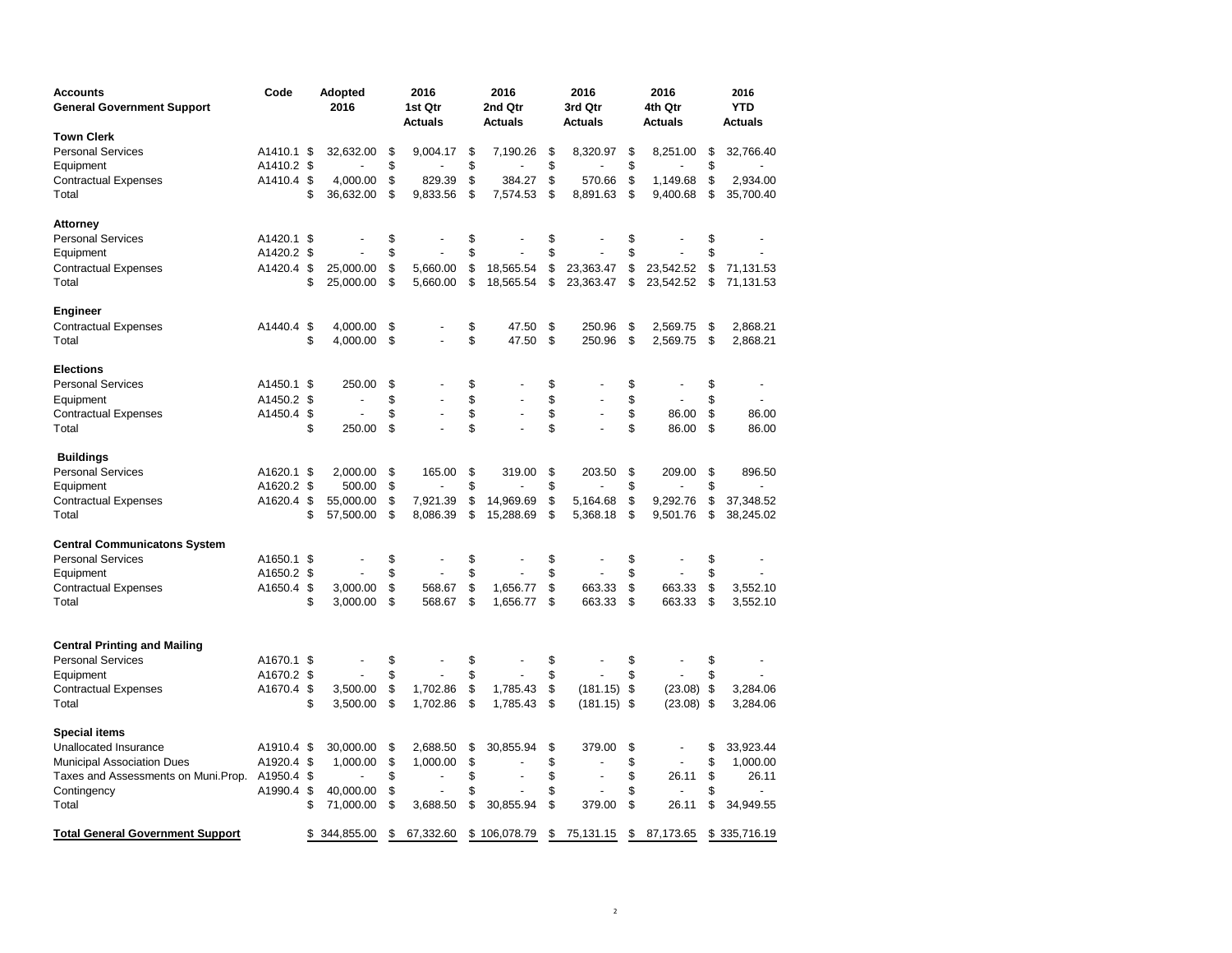| Accounts<br><b>General Government Support</b> | Code       | <b>Adopted</b><br>2016 |    | 2016<br>1st Qtr<br><b>Actuals</b> | 2016<br>2nd Qtr<br><b>Actuals</b> | 2016<br>3rd Qtr<br><b>Actuals</b>  | 2016<br>4th Qtr<br><b>Actuals</b> | 2016<br><b>YTD</b><br><b>Actuals</b> |
|-----------------------------------------------|------------|------------------------|----|-----------------------------------|-----------------------------------|------------------------------------|-----------------------------------|--------------------------------------|
| Public Safety                                 |            |                        |    |                                   |                                   |                                    |                                   |                                      |
| <b>Traffic Control</b>                        |            |                        |    |                                   |                                   |                                    |                                   |                                      |
| Personal Services                             | A3310.1 \$ |                        | \$ |                                   | \$                                | \$                                 | \$                                | \$                                   |
| Equipment                                     | A3310.2 \$ |                        | \$ |                                   | \$                                | \$                                 | \$                                | \$                                   |
| <b>Contractual Expenses</b>                   | A3310.4 \$ | 1,000.00               | \$ |                                   | \$<br>968.75                      | \$<br>442.35                       | \$<br>126.50                      | \$<br>1,537.60                       |
| Total                                         |            | \$<br>1,000.00         | \$ |                                   | \$<br>968.75                      | \$<br>442.35                       | \$<br>126.50                      | \$<br>1,537.60                       |
| <b>Control of Dogs</b>                        |            |                        |    |                                   |                                   |                                    |                                   |                                      |
| <b>Personal Services</b>                      | A3510.1 \$ | 5,200.00               | \$ | 1,410.00                          | \$<br>1,200.00                    | \$<br>1,400.00                     | \$<br>1,400.00                    | \$<br>5,410.00                       |
| Equipment                                     | A3510.2 \$ |                        | \$ |                                   | \$                                | \$                                 | \$                                | \$                                   |
| Contractual Expenses                          | A3510.4 \$ | 6,000.00               | \$ | (46.00)                           | \$<br>(55.52)                     | \$<br>13.98                        | \$<br>1,959.46                    | \$<br>1,871.92                       |
| Total                                         |            | \$<br>11,200.00        | \$ | 1,364.00                          | \$<br>1,144.48                    | \$<br>1,413.98                     | \$<br>3,359.46                    | \$<br>7,281.92                       |
| Animal Control Other                          |            |                        |    |                                   |                                   |                                    |                                   |                                      |
| <b>Personal Services</b>                      | A3520.1 \$ |                        | \$ |                                   | \$                                | \$                                 | \$                                | \$                                   |
| Equipment                                     | A3520.2 \$ |                        | Ś  |                                   | \$                                | \$                                 | \$                                | \$                                   |
| <b>Contractual Expenses</b>                   | A3520.4 \$ | 500.00                 | \$ |                                   | \$                                | \$<br>÷,                           | \$<br>÷,                          | \$<br>$\overline{\phantom{a}}$       |
| Total                                         |            | \$<br>500.00           | \$ |                                   | \$                                | \$                                 | \$                                | \$                                   |
| <b>Safety Inspection</b>                      |            |                        |    |                                   |                                   |                                    |                                   |                                      |
| <b>Personal Services</b>                      | A3620.1 \$ | 7,122.50               | \$ | 1,846.60                          | \$<br>1,582.80                    | \$<br>1,846.60                     | \$<br>1,846.50                    | \$<br>7,122.50                       |
| Equipment                                     | A3620.2 \$ | 300.00                 | \$ |                                   | \$                                | \$                                 | \$                                | \$                                   |
| Contractual Expenses                          | A3620.4 \$ | 1,000.00               | \$ | 78.28                             | \$<br>264.56                      | \$<br>602.92                       | \$<br>463.05                      | \$<br>1,408.81                       |
| Total                                         |            | \$<br>8,422.50         | \$ | 1,924.88                          | \$<br>1,847.36                    | \$<br>2,449.52                     | \$<br>2,309.55                    | \$<br>8,531.31                       |
| <b>Total Public Safety</b>                    |            | \$<br>21,122.50        | \$ | 3,288.88                          | \$<br>3,960.59                    | \$<br>4,305.85                     | \$<br>5,795.51                    | \$<br>17,350.83                      |
| Health                                        |            |                        |    |                                   |                                   |                                    |                                   |                                      |
| <b>Board of Health</b>                        |            |                        |    |                                   |                                   |                                    |                                   |                                      |
| <b>Personal Services</b>                      | A4010.1 \$ | 1,500.00               | \$ |                                   | \$                                | \$                                 | \$<br>1,500.00                    | \$<br>1,500.00                       |
| Total                                         |            | \$<br>1,500.00         | \$ |                                   | \$                                | \$<br>$\overline{a}$               | \$<br>1,500.00                    | \$<br>1,500.00                       |
| <b>Registrar of Vital Statistics</b>          |            |                        |    |                                   |                                   |                                    |                                   |                                      |
| <b>Personal Services</b>                      | A4020.1 \$ | 250.00                 | \$ | 62.50                             | \$<br>62.50                       | \$<br>62.50                        | \$<br>62.50                       | \$<br>250.00                         |
| Equipment                                     | A4020.2 \$ | 500.00                 | \$ |                                   | \$                                | \$                                 | \$                                | \$                                   |
| <b>Contractual Expenses</b>                   | A4020.4 \$ | 600.00                 | \$ |                                   | \$                                | \$                                 | \$                                | \$                                   |
| Total                                         |            | \$<br>1,350.00         | \$ | 62.50                             | \$<br>62.50                       | \$<br>62.50                        | \$<br>62.50                       | \$<br>250.00                         |
| Ambulance                                     |            |                        |    |                                   |                                   |                                    |                                   |                                      |
| <b>Personal Services</b>                      | A4540.1 \$ |                        |    |                                   | \$                                | \$                                 | \$                                | \$                                   |
| Equipment                                     | A4540.2 \$ |                        |    |                                   | \$                                | \$<br>$\overline{\phantom{a}}$     | \$<br>$\overline{\phantom{a}}$    | \$                                   |
| <b>Contractual Expenses</b>                   | A4540.4    | \$<br>171,980.00       |    | \$171,980.00                      | \$                                | \$<br>$\qquad \qquad \blacksquare$ | \$<br>$\overline{\phantom{a}}$    | \$171,980.00                         |
| Total                                         |            | \$171,980.00           |    | \$171,980.00                      | \$                                | \$                                 | \$                                | \$171,980.00                         |
| Total Health                                  |            | \$<br>174,830.00       |    | \$172,042.50                      | \$<br>62.50                       | \$<br>62.50                        | \$<br>1,562.50                    | \$173,730.00                         |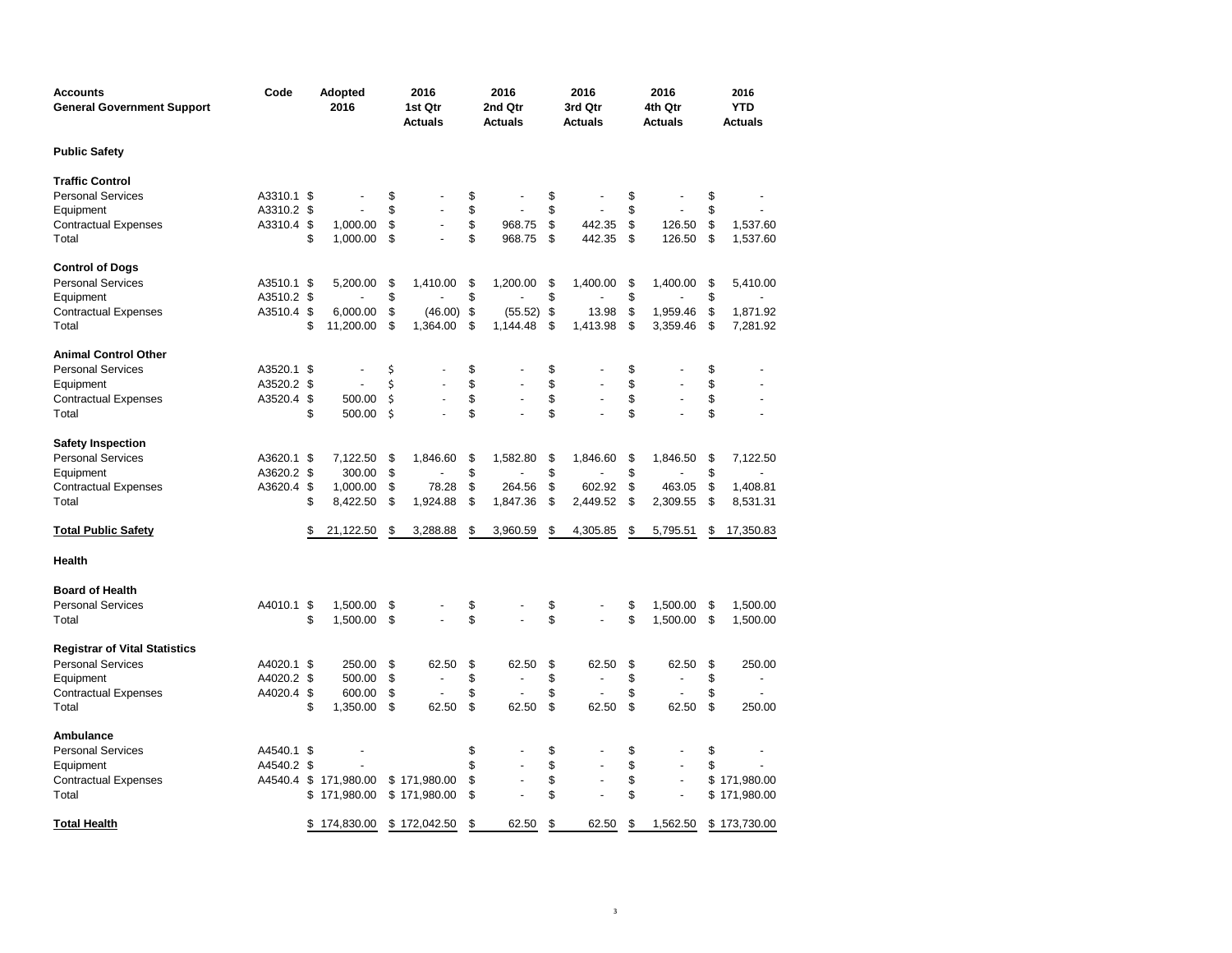| Accounts<br><b>General Government Support</b>                                                      | Code                                   | Adopted<br>2016                |                      | 2016<br>1st Qtr<br>Actuals |                      | 2016<br>2nd Qtr<br>Actuals |                      | 2016<br>3rd Qtr<br><b>Actuals</b> |                      | 2016<br>4th Qtr<br><b>Actuals</b> |                      | 2016<br><b>YTD</b><br><b>Actuals</b> |
|----------------------------------------------------------------------------------------------------|----------------------------------------|--------------------------------|----------------------|----------------------------|----------------------|----------------------------|----------------------|-----------------------------------|----------------------|-----------------------------------|----------------------|--------------------------------------|
| Transportation                                                                                     |                                        |                                |                      |                            |                      |                            |                      |                                   |                      |                                   |                      |                                      |
| Superintendent of Highways<br><b>Personal Services</b><br>Equipment<br>Contractual Expenses        | A5010.1 \$<br>A5010.2 \$<br>A5010.4 \$ | 54,077.00<br>1.200.00          | \$<br>\$             | 14,019.95<br>333.81        | \$<br>\$<br>\$       | 12,017.10<br>237.05        | \$<br>\$<br>\$       | 14,019.95<br>797.26               | \$<br>\$<br>\$       | 14,020.00<br>171.46               | \$<br>\$<br>\$       | 54,077.00<br>1,539.58                |
| Total                                                                                              |                                        | \$<br>55,277.00                | \$                   | 14,353.76                  | \$                   | 12,254.15                  | \$                   | 14,817.21                         | \$                   | 14,191.46                         | \$                   | 55,616.58                            |
| <b>Street Lighting</b><br><b>Contractual Expenses</b><br>Total                                     | A5182.4 \$                             | \$<br>4,500.00<br>4,500.00     | \$<br>\$             | 460.62<br>460.62           | \$<br>\$             | 562.45<br>562.45           | \$<br>\$             | 493.00<br>493.00                  | \$<br>\$             | 816.29<br>816.29                  | \$<br>\$             | 2,332.36<br>2,332.36                 |
| <b>Total Transportation</b><br><b>Economic Assistance and Opportunity</b>                          |                                        | \$<br>59,777.00                | \$                   | 14,814.38                  | \$                   | 12,816.60                  | \$                   | 15,310.21                         | \$                   | 15,007.75                         | \$                   | 57,948.94                            |
| <b>Publicity</b><br><b>Contractual Expenses</b><br>Total                                           | A6410.4 \$                             | \$<br>750.00<br>750.00         | \$<br>\$             | $\overline{a}$             | \$<br>\$             | 624.00<br>624.00           | \$<br>\$             |                                   | \$<br>\$             |                                   | \$<br>\$             | 624.00<br>624.00                     |
| <b>Veterans Services</b><br><b>Personal Services</b><br>Equipment<br>Contractual Expenses<br>Total | A6510.1 \$<br>A6510.2 \$<br>A6510.4 \$ | \$<br>700.00<br>700.00         | \$<br>\$<br>\$<br>\$ |                            | \$<br>\$<br>\$<br>\$ | 621.45<br>621.45           | \$<br>\$<br>\$<br>\$ |                                   | \$<br>\$<br>\$<br>\$ | ÷,                                | \$<br>\$<br>\$<br>\$ | 621.45<br>621.45                     |
| <b>Total Economic Assistance and Opportunity</b>                                                   |                                        | \$<br>1,450.00                 | \$                   |                            | \$                   | 1,245.45                   | \$                   |                                   | \$                   |                                   | \$                   | 1,245.45                             |
| <b>Culture and Recreation</b>                                                                      |                                        |                                |                      |                            |                      |                            |                      |                                   |                      |                                   |                      |                                      |
| Waterway Navigation<br><b>Contractual Expenses</b><br>Total                                        | A5710.4 \$                             | \$<br>1,800.00<br>1,800.00     | \$<br>\$             |                            | \$<br>\$             |                            | \$<br>\$             | 1,742.00<br>1,742.00              | \$<br>\$             |                                   | \$<br>\$             | 1,742.00<br>1,742.00                 |
| <b>Special Recreational Facilities</b><br><b>Personal Services</b>                                 | A7180.1                                | 10,000.00                      | \$                   |                            | \$                   |                            | \$                   | 7,285.13                          | \$                   |                                   | \$                   | 7,285.13                             |
| Equipment<br>Contractual Expenses-Beach<br>Contractual Expenses-Skating Rink                       | A7180.2<br>A7180.41<br>A7180.42        | 800.00<br>2,000.00<br>4,000.00 | \$<br>\$<br>\$       | $\overline{a}$             | \$<br>\$<br>\$<br>\$ | 163.00                     | \$<br>\$<br>\$       | 573.63                            | \$<br>\$<br>\$       | 550.10                            | \$<br>\$<br>\$<br>\$ | 1,286.73                             |
| Total                                                                                              |                                        | \$<br>16,800.00                | \$                   |                            |                      | 163.00                     | \$                   | 7,858.76                          | \$                   | 550.10                            |                      | 8,571.86                             |
| Youth Program<br><b>Personal Services</b><br>Equipment<br>Contractual Expenses<br>Total            | A7310.1 \$<br>A7310.2 \$<br>A7310.4 \$ | \$<br>650.00<br>650.00         | \$<br>\$<br>\$<br>\$ | $\overline{a}$             | \$<br>\$<br>\$<br>\$ | 600.00<br>600.00           | \$<br>\$<br>\$<br>\$ | 50.00<br>50.00                    | \$<br>\$<br>\$<br>\$ | $\blacksquare$                    | \$<br>\$<br>\$<br>\$ | 650.00<br>650.00                     |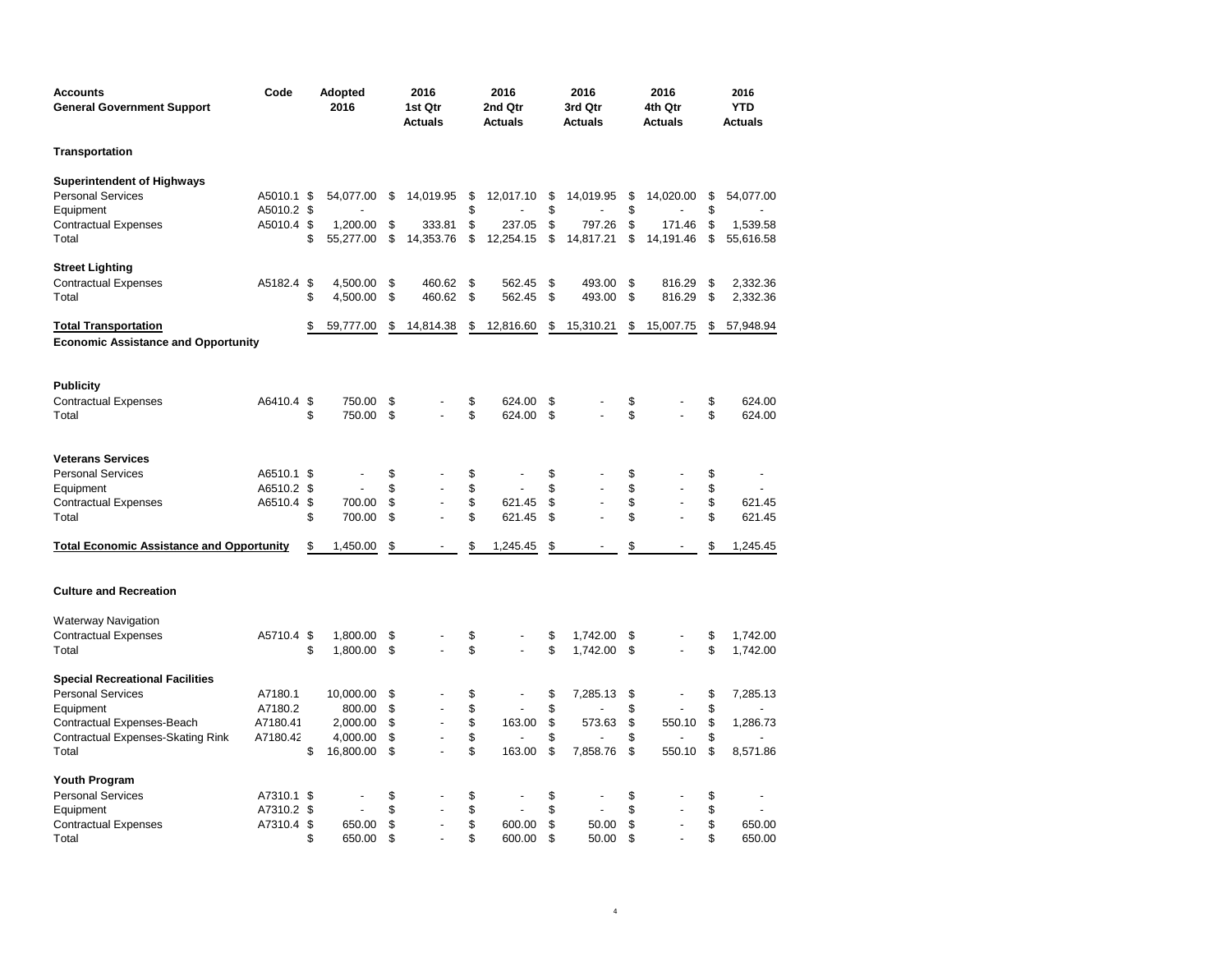| Accounts<br><b>General Government Support</b> | Code       | <b>Adopted</b><br>2016 |                | 2016<br>1st Qtr<br>Actuals |                |    | 2016<br>2nd Qtr<br>Actuals | 2016<br>3rd Qtr<br><b>Actuals</b> | 2016<br>4th Qtr<br><b>Actuals</b> |                          |    | 2016<br><b>YTD</b><br><b>Actuals</b> |  |
|-----------------------------------------------|------------|------------------------|----------------|----------------------------|----------------|----|----------------------------|-----------------------------------|-----------------------------------|--------------------------|----|--------------------------------------|--|
| <b>Joint Youth Project</b>                    |            |                        |                |                            |                |    |                            |                                   |                                   |                          |    |                                      |  |
| <b>Contractual Expenses</b>                   | A7320.4 \$ |                        | 7,500.00       | \$                         |                | \$ |                            | \$<br>7,500.00                    | \$                                |                          | \$ | 7,500.00                             |  |
| Total                                         |            | \$                     | 7,500.00       | \$                         |                | \$ |                            | \$<br>7,500.00                    | \$                                |                          | \$ | 7,500.00                             |  |
| <b>Historian</b>                              |            |                        |                |                            |                |    |                            |                                   |                                   |                          |    |                                      |  |
| <b>Personal Services</b>                      | A7510.1 \$ |                        | 765.00         | \$                         | 191.25         | \$ | 191.25                     | \$<br>191.25                      | \$                                | 191.25                   | \$ | 765.00                               |  |
| Equipment                                     | A7510.2 \$ |                        | $\overline{a}$ | \$                         | $\overline{a}$ | \$ | $\overline{a}$             | \$<br>$\overline{a}$              | \$                                | $\overline{a}$           | \$ | $\overline{a}$                       |  |
| <b>Contractual Expenses</b>                   | A7510.4 \$ |                        | 100.00         | \$                         | L,             | \$ |                            | \$                                | \$                                |                          | \$ |                                      |  |
| Total                                         |            | \$                     | 865.00         | \$                         | 191.25         | \$ | 191.25                     | \$<br>191.25                      | \$                                | 191.25                   | \$ | 765.00                               |  |
| <b>Celebration</b>                            |            |                        |                |                            |                |    |                            |                                   |                                   |                          |    |                                      |  |
| <b>Personal Services</b>                      | A7550.1 \$ |                        |                | \$                         |                | \$ |                            | \$                                | \$                                |                          | \$ |                                      |  |
| Equipment                                     | A7550.2 \$ |                        |                | \$                         |                | \$ |                            | \$                                | \$                                |                          | \$ |                                      |  |
| <b>Contractual Expenses</b>                   | A7550.4 \$ |                        | 500.00         | \$                         | 216.00         | \$ | 75.00                      | \$                                | \$                                | $\overline{\phantom{a}}$ | \$ | 291.00                               |  |
| Total                                         |            | \$                     | 500.00         | \$                         | 216.00         | \$ | 75.00                      | \$                                | \$                                |                          | \$ | 291.00                               |  |
| <b>Adult Recreaton</b>                        |            |                        |                |                            |                |    |                            |                                   |                                   |                          |    |                                      |  |
| <b>Personal Services</b>                      | A7620.1 \$ |                        |                | \$                         |                | \$ |                            | \$                                | \$                                |                          | \$ |                                      |  |
| Equipment                                     | A7620.2 \$ |                        |                | \$                         |                | \$ |                            | \$                                | \$                                | $\overline{a}$           | \$ |                                      |  |
| <b>Contractual Expenses</b>                   | A7620.4 \$ |                        | 2,000.00       | \$                         | 2.000.00       | \$ |                            | \$                                | \$                                | $\overline{\phantom{a}}$ | \$ | 2,000.00                             |  |
| Total                                         |            | \$                     | 2,000.00       | \$                         | 2,000.00       | \$ |                            | \$                                | \$                                |                          | \$ | 2,000.00                             |  |
| <b>Total Culture and Recreation</b>           |            | \$                     | 30,115.00      | \$                         | 2,407.25       | \$ | 1,029.25                   | \$<br>17,342.01                   | \$                                | 741.35                   | \$ | 21,519.86                            |  |
| <b>Home and Community Services</b>            |            |                        |                |                            |                |    |                            |                                   |                                   |                          |    |                                      |  |
| Planning                                      |            |                        |                |                            |                |    |                            |                                   |                                   |                          |    |                                      |  |
| <b>Personal Services</b>                      | A8020.1 \$ |                        | 4.070.00       | \$                         | 814.00         | \$ | 515.74                     | \$<br>1,176.98                    | \$                                | 1,109.78                 | \$ | 3,616.50                             |  |
| Equipment                                     | A8020.2 \$ |                        | 500.00         | \$                         |                | \$ |                            | \$                                | \$                                |                          | \$ |                                      |  |
| <b>Contractual Expenses</b>                   | A8020.4 \$ |                        | 6.500.00       | \$                         | 1,622.95       | \$ | 2,187.00                   | \$<br>1,647.87                    | \$                                | 13,360.15                | \$ | 18,817.97                            |  |
| Total                                         |            | \$                     | 11,070.00      | \$                         | 2,436.95       | \$ | 2,702.74                   | \$<br>2,824.85                    | \$                                | 14,469.93                | \$ | 22,434.47                            |  |
| <b>Environmental Control</b>                  |            |                        |                |                            |                |    |                            |                                   |                                   |                          |    |                                      |  |
| <b>Contractual Expenses</b>                   | A8090.4 \$ |                        | 5,000.00       | \$                         |                | \$ |                            | \$                                | \$                                | 5,000.00                 | \$ | 5,000.00                             |  |
| Total                                         |            | \$                     | 5,000.00       | \$                         | $\overline{a}$ | \$ |                            | \$                                | \$                                | 5,000.00                 | \$ | 5,000.00                             |  |
| <b>Cemeteries</b>                             |            |                        |                |                            |                |    |                            |                                   |                                   |                          |    |                                      |  |
| <b>Personal Services</b>                      | A8810.1 \$ |                        | 4,900.00       | \$                         |                | \$ | 1,629.75                   | \$<br>1,635.90                    | \$                                | 246.00                   | \$ | 3,511.65                             |  |
| Equipment                                     | A8810.2 \$ |                        | $\overline{a}$ | \$                         |                | \$ |                            | \$<br>$\overline{a}$              | \$                                |                          | \$ |                                      |  |
| Contractual Expenses                          | A8810.4 \$ |                        | 500.00         | \$                         | $\overline{a}$ | \$ | 1,296.24                   | \$                                | \$                                | 234.45                   | \$ | 1,530.69                             |  |
| Total                                         |            | \$                     | 5,400.00       | \$                         |                | \$ | 2,925.99                   | \$<br>1,635.90                    | \$                                | 480.45                   | \$ | 5,042.34                             |  |
| <b>Total Home and Community Services</b>      |            | \$                     | 21,470.00      | \$                         | 2,436.95       | \$ | 5,628.73                   | \$<br>4,460.75                    | \$                                | 19,950.38                | \$ | 32.476.81                            |  |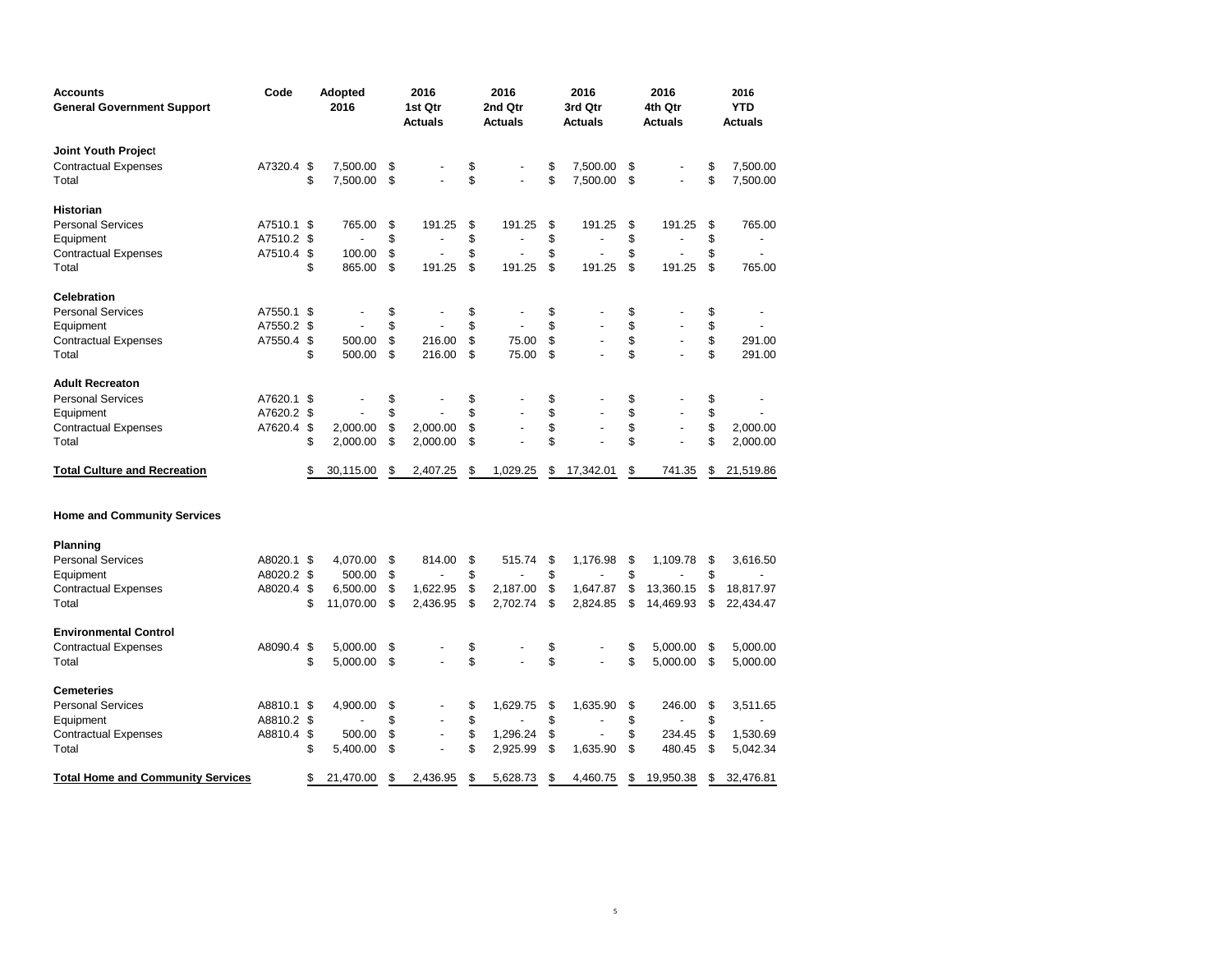| Accounts<br><b>General Government Support</b> | Code       | Adopted<br>2016      | 2016<br>1st Qtr<br><b>Actuals</b> |                |      | 2016<br>2nd Qtr<br><b>Actuals</b> |      | 2016<br>3rd Qtr<br><b>Actuals</b> | 2016<br>4th Qtr<br><b>Actuals</b> |    | 2016<br><b>YTD</b><br><b>Actuals</b> |
|-----------------------------------------------|------------|----------------------|-----------------------------------|----------------|------|-----------------------------------|------|-----------------------------------|-----------------------------------|----|--------------------------------------|
| Undistributed                                 |            |                      |                                   |                |      |                                   |      |                                   |                                   |    |                                      |
| <b>Employee Benefits</b>                      |            |                      |                                   |                |      |                                   |      |                                   |                                   |    |                                      |
| State Retirement                              | A9010.8 \$ | 21,000.00            | \$                                |                | \$   |                                   | \$   |                                   | \$<br>19,541.00                   | \$ | 19,541.00                            |
| Social Security                               | A9030.8 \$ | 17,200.00            | \$                                | 4,245.59       | \$   | 3,357.13                          | \$   | 4,321.85                          | \$<br>3,756.51                    | \$ | 15,681.08                            |
| <b>Disability Insurance</b>                   | A9055.8 \$ | 400.00               | \$                                | 194.02         | \$   |                                   | \$   |                                   | \$                                | \$ | 194.02                               |
| Hospital and medical Insurance                | A9060.8 \$ | 16,000.00            | \$                                | 1,451.68       | \$   | 5,128.84                          | \$   | 3,903.12                          | \$<br>3,719.84                    | \$ | 14,203.48                            |
| Total Undistributed                           |            | \$<br>54,600.00      | \$                                | 5,891.29       | \$   | 8,485.97                          | \$   | 8,224.97                          | \$<br>27,017.35                   | \$ | 49,619.58                            |
| <b>Total Appropriations</b>                   |            | \$<br>708,219.50     |                                   | \$268,213.85   | \$   | 139,307.88                        |      | \$124,837.44                      | \$157,248.49                      |    | \$689,607.66                         |
| <b>General Fund Estimated Revenues</b>        |            |                      |                                   |                |      |                                   |      |                                   |                                   |    |                                      |
| Real Property Tax Revenue                     | A1001      | \$265,919.50         |                                   | \$265,919.50   | - \$ |                                   | \$   |                                   | \$                                |    | \$265,919.50                         |
| Other Tax Items                               |            |                      |                                   |                |      |                                   |      |                                   |                                   |    |                                      |
| Other Payments in Lieu of Taxes               | A1081      | \$                   | \$                                |                | \$   |                                   | \$   | 61.84                             | \$                                | \$ | 61.84                                |
| Interest and Penalties on Real Property       | A1090      | \$<br>9,000.00       | \$                                | 3,075.38       | \$   | 5,375.26                          | \$   |                                   | \$                                | \$ | 8,450.64                             |
| Franchise                                     | A1170      | \$<br>32,000.00      | \$                                | 34,201.00      | \$   |                                   | \$   |                                   | \$                                | \$ | 34,201.00                            |
| <b>Departmental Income</b>                    |            |                      |                                   |                |      |                                   |      |                                   |                                   |    |                                      |
| Clerk Fees                                    | A1255      | \$<br>1,000.00       | \$                                | 137.86         | \$   | 410.22                            | \$   | 398.71                            | \$<br>690.70                      | \$ | 1,637.49                             |
| <b>Planning Board Fees</b>                    | A2115      | \$<br>1,500.00       | \$                                | 181.50         | \$   | 250.00                            | - \$ | 300.00                            | \$<br>100.00                      | \$ | 831.50                               |
| Use of Money                                  |            |                      |                                   |                |      |                                   |      |                                   |                                   |    |                                      |
| <b>Interest and Earnings</b>                  | A2401      | \$<br>500.00 \$      |                                   | 177.39         | - \$ | 118.52 \$                         |      | 88.41                             | \$<br>110.36                      | \$ | 494.68                               |
| <b>Licenses and Permits</b>                   |            |                      |                                   |                |      |                                   |      |                                   |                                   |    |                                      |
| Dog License                                   | A2544      | \$<br>800.00         | \$                                | 220.00         | \$   | 425.00                            | \$   | 463.50                            | \$<br>443.00                      | \$ | 1,551.50                             |
| Permits                                       | A2590      | \$<br>250.00         | \$                                |                | \$   | 185.00                            | \$   | 1,560.00                          | \$                                | \$ | 1,745.00                             |
| <b>Fines and Forfeitures</b>                  |            |                      |                                   |                |      |                                   |      |                                   |                                   |    |                                      |
| <b>Fines and Forfeited Bail</b>               | A2610      | \$<br>105,000.00     | \$                                | 4,753.00       | \$   | 25,562.75                         | -\$  | 21,079.00                         | \$<br>28,894.00                   | \$ | 80,288.75                            |
| <b>Unclassified Revenue</b>                   |            |                      |                                   |                |      |                                   |      |                                   |                                   |    |                                      |
| <b>Unclassified Revenue</b>                   | A2770      | \$                   | \$                                |                | \$   |                                   | \$   | 18.50                             | \$                                | \$ | 18.50                                |
| <b>State Aid</b>                              |            |                      |                                   |                |      |                                   |      |                                   |                                   |    |                                      |
| Per Capita                                    | A3001      | \$<br>12,500.00      | \$                                |                | \$   |                                   | \$   | 12,238.00                         | \$                                | \$ | 12,238.00                            |
| Mortgage Tax                                  | A3005      | \$<br>55,000.00      | \$                                |                | \$   | 44,722.66                         | \$   |                                   | \$<br>83,340.73                   | \$ | 128,063.39                           |
| Other Star                                    | A3089      | \$                   | \$                                | $\overline{a}$ | \$   |                                   | \$   |                                   | \$                                | S  |                                      |
| Grant Revenue - Village Streetscape           | A3989      | \$<br>$\overline{a}$ | \$                                |                | \$   |                                   | \$   | 87,940.24                         | \$                                | \$ | 87,940.24                            |
| <b>Total Estimated</b>                        |            | \$<br>483,219.50     |                                   | \$308,665.63   | \$   | 77,049.41                         |      | \$124,148.20                      | \$113,578.79                      |    | \$623,442.03                         |
| <b>Unexpended Balance</b>                     |            | \$<br>225,000.00     |                                   | \$790,791.99   |      | \$703,621.95                      |      | \$702,915.48                      | \$658,080.27                      |    | \$659,411.75                         |
|                                               |            |                      |                                   |                |      |                                   |      |                                   | cash as of                        |    | fund balance                         |
|                                               |            |                      |                                   |                |      |                                   |      |                                   | 12/31/2016                        |    | 12/31/2016                           |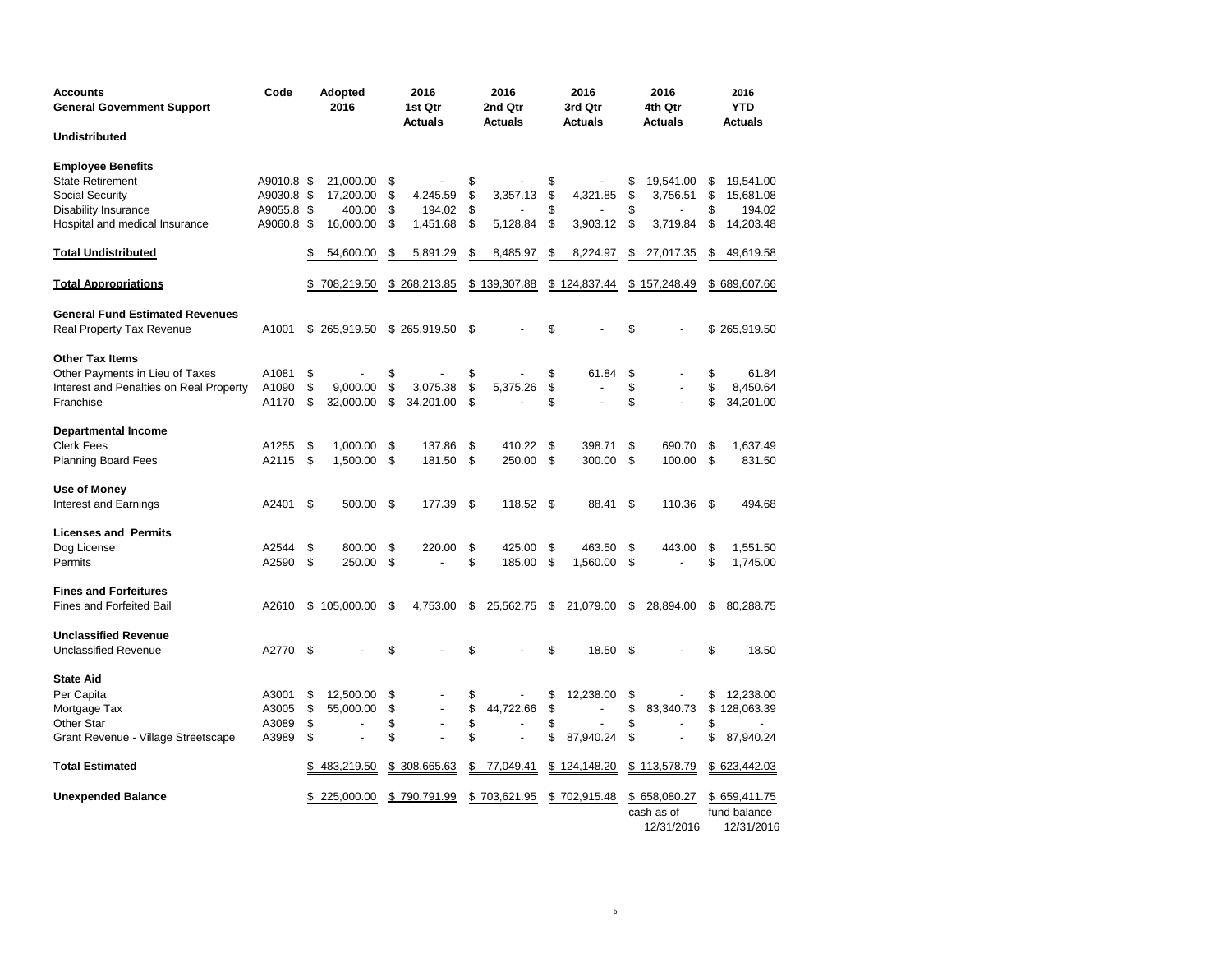| <b>Accounts</b><br><b>General Government Support</b> | Code                       | <b>Adopted</b><br>2016 |          | 2016<br>1st Qtr<br><b>Actuals</b> |          | 2016<br>2nd Qtr<br><b>Actuals</b> |          | 2016<br>3rd Qtr<br>Actuals |          | 2016<br>4th Qtr<br><b>Actuals</b> |         | 2016<br><b>YTD</b><br>Actuals |
|------------------------------------------------------|----------------------------|------------------------|----------|-----------------------------------|----------|-----------------------------------|----------|----------------------------|----------|-----------------------------------|---------|-------------------------------|
| <b>Highway Appropriations - Townwide</b>             |                            |                        |          |                                   |          |                                   |          |                            |          |                                   |         |                               |
| Bridges                                              |                            |                        |          |                                   |          |                                   |          |                            |          |                                   |         |                               |
| <b>Contractual Expenses</b>                          | DA5120.4 \$                | 10,000.00              | \$       |                                   | \$       |                                   | \$       |                            | \$       |                                   | \$      |                               |
| Total                                                | \$                         | 10,000.00              | \$       |                                   | \$       |                                   | \$       |                            | \$       |                                   | \$      |                               |
| Machinery                                            |                            |                        |          |                                   |          |                                   |          |                            |          |                                   |         |                               |
| Equipment                                            | DA5130.2 \$                | 70,000.00              | \$       | 71,000.00                         |          | $$$ (71,000.00) $$$ 119,928.95    |          |                            | \$       |                                   | \$      | 119,928.95                    |
| <b>Contractual Expenses</b>                          | DA5130.4 \$                | 80,000.00              | \$       | 19,862.11                         | \$       | 18,385.60                         | \$       | 15,362.34                  | \$       | 33,056.42                         | \$      | 86,666.47                     |
| Total                                                | \$                         | 150,000.00             | \$       | 90,862.11                         |          | $$$ (52,614.40) $$$ 135,291.29    |          |                            | \$       | 33,056.42                         | \$      | 206,595.42                    |
| Snow Removal - Town                                  |                            |                        |          |                                   |          |                                   |          |                            |          |                                   |         |                               |
| <b>Personal Services</b>                             | DA5142.1 \$                | 195,000.00             | \$       | 94,387.58                         | \$       |                                   | \$       |                            | \$       | 89,756.26                         |         | \$184,143.84                  |
| <b>Contractual Expenses</b>                          | DA5142.4 \$                | 95,000.00              | \$       | 6,857.38                          | \$       | 14,843.52                         | \$       | 15,510.79                  | \$       | 18,368.03                         | \$      | 55,579.72                     |
| Total                                                |                            | \$ 290,000.00          |          | \$101,244.96                      | \$       | 14,843.52                         | \$       | 15,510.79                  |          | \$108,124.29                      |         | \$239,723.56                  |
| <b>Employee Benefits</b>                             |                            |                        |          |                                   |          |                                   |          |                            |          |                                   |         |                               |
| <b>State Retirement</b>                              | DA9010.8 \$                | 30,000.00              | \$       |                                   | \$       |                                   | \$       |                            | \$       | 23,241.00                         | \$      | 23,241.00                     |
| <b>Social Security</b>                               | DA9030.8 \$                | 15,000.00              | \$       | 7,102.15                          | \$       |                                   | \$       |                            | \$       | 6,736.46                          | \$      | 13,838.61                     |
| Hospital and Medical Insurance                       | DA9060.8 \$                | 70,000.00              | \$       | 22,007.57                         | \$       |                                   | \$       | 12,015.97                  | \$       | 33,908.42                         | S       | 67,931.96                     |
| Uniforms                                             | DA9089.8 \$                | 3,500.00               | \$       | 1,100.20                          | \$       | 670.22                            | \$       |                            | \$       | 1,516.98                          | \$      | 3,287.40                      |
| Total                                                | \$                         | 118,500.00             | \$       | 30,209.92                         | \$       | 670.22                            | \$       | 12,015.97                  | \$       | 65,402.86                         |         | \$108,298.97                  |
| Debt Service Principal                               |                            |                        |          |                                   |          |                                   |          |                            |          |                                   |         |                               |
| <b>Serial Bonds</b>                                  | DA9710.6 \$                |                        | \$       |                                   | \$       |                                   | \$       |                            | \$       |                                   | \$      |                               |
| <b>Bond Anticipation</b>                             | DA9730.6 \$                | 41,500.00              | \$       | 41,500.00                         | \$       |                                   | \$       |                            | \$       |                                   | \$      | 41,500.00                     |
| Capital Bonds                                        | DA9740.6 \$                |                        | \$       |                                   | \$       |                                   | \$       |                            | \$       |                                   | \$      |                               |
| Total                                                | \$                         | 41,500.00              | \$       | 41,500.00                         | \$       |                                   | \$       |                            | \$       | ٠                                 | \$      | 41,500.00                     |
| Interest                                             |                            |                        |          |                                   |          |                                   |          |                            |          |                                   |         |                               |
| Serial Bonds                                         | DA9710.7 \$                |                        | \$       |                                   | \$       |                                   | \$       |                            | \$       |                                   | \$      |                               |
| <b>Bond Anticipation</b>                             | DA9730.7 \$                | 658.00                 | \$       | 661.30                            | \$       |                                   | \$       |                            | \$       |                                   | \$      | 661.30                        |
| Capital Bonds                                        | DA9740.7 \$                |                        | \$       |                                   | \$       |                                   | \$       |                            | \$       |                                   | \$      |                               |
| Total                                                | \$                         | 658.00                 | \$       | 661.30                            | \$       |                                   | \$       |                            | \$       |                                   | \$      | 661.30                        |
| <b>Interfund Transfers</b>                           |                            |                        |          |                                   |          |                                   |          |                            |          |                                   |         |                               |
| <b>Transfer to: Capital Projects</b>                 | DA9950.9 \$                |                        | \$       |                                   |          |                                   |          |                            |          |                                   |         |                               |
| <b>Total Appropriations</b>                          |                            | \$ 610,658.00          |          | \$264,478.29                      |          | $$$ (37,100.66) $$$ 162,818.05    |          |                            |          | \$206,583.57                      |         | \$596,779.25                  |
| Highway Revenues - Townwide                          |                            |                        |          |                                   |          |                                   |          |                            |          |                                   |         |                               |
| <b>Local Sources</b>                                 |                            |                        |          |                                   |          |                                   |          |                            |          |                                   |         |                               |
| Real Property Tax                                    | DA1001<br>\$               | 557,008.00             | \$       | 557,008.00                        | \$       |                                   | \$       |                            | \$       |                                   | \$      | 557,008.00                    |
| Sales of Scrap & Surplus Equip                       | DA2650<br>\$               |                        | \$       |                                   | \$       |                                   | \$       | ÷,                         | \$       | 8,775.00                          | \$      | 8,775.00                      |
| <b>Interest and Earnings</b>                         | DA2401<br>- \$             | 150.00                 | \$       | 65.18                             | \$       | 49.86                             | \$       | 44.46                      | \$       | 32.36                             | \$      | 191.86                        |
| Compensation for Loss<br>Mowing - Washington County  | DA2690<br>-\$<br>DA2770 \$ | 3,500.00               | \$<br>\$ | 2.186.00                          | \$<br>\$ |                                   | \$<br>\$ |                            | \$<br>\$ | 3,594.15                          | S<br>\$ | 2,186.00<br>3,594.15          |
|                                                      |                            |                        |          |                                   |          |                                   |          |                            |          |                                   |         |                               |
| <b>Total Estimated Revenues</b>                      | \$                         | 560,658.00             |          | \$559,259.18                      | \$       | 49.86                             | \$       | 44.46                      | \$       | 12,401.51                         |         | \$571,755.01                  |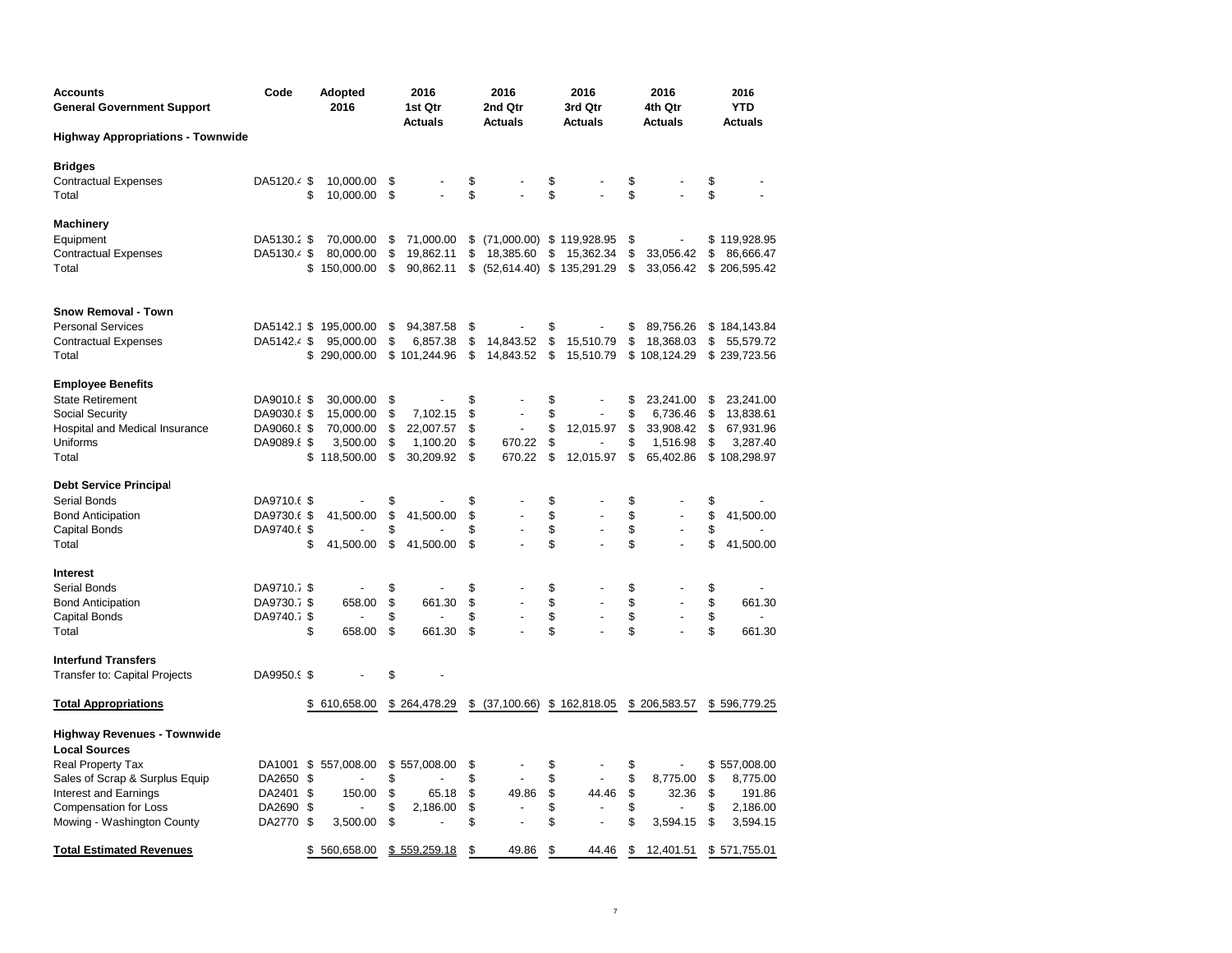| <b>Accounts</b><br><b>General Government Support</b>              | Code               | Adopted<br>2016            |          | 2016<br>1st Qtr<br><b>Actuals</b> | 2016<br>2nd Qtr<br><b>Actuals</b> |          | 2016<br>3rd Qtr<br><b>Actuals</b> |          | 2016<br>4th Qtr<br><b>Actuals</b> | 2016<br><b>YTD</b><br><b>Actuals</b> |
|-------------------------------------------------------------------|--------------------|----------------------------|----------|-----------------------------------|-----------------------------------|----------|-----------------------------------|----------|-----------------------------------|--------------------------------------|
| <b>Unexpended Balance</b>                                         |                    | 50,000.00                  |          | \$425,928.68                      | \$463,079.22                      |          | \$300,305.61                      |          | \$125,208.47<br>cash as of        | \$106,040.12<br>fund balance         |
| <b>Highway Appropriations - Outside Village</b>                   |                    |                            |          |                                   |                                   |          |                                   |          | 12/31/2016                        | 12/31/2016                           |
| <b>General Repairs</b>                                            |                    |                            |          |                                   |                                   |          |                                   |          |                                   |                                      |
| <b>Personal Services</b>                                          |                    | DB5110.1 \$ 170,000.00     | \$       |                                   | \$<br>83,869.79                   | \$       | 84,754.30                         | \$       | ÷                                 | \$168,624.09                         |
| <b>Contractual Expenses</b><br>Total                              | DB5110.4 \$        | 65,000.00<br>\$ 235,000.00 | \$<br>\$ | 1,646.58<br>1,646.58              | \$<br>21,721.54<br>\$105,591.33   | \$<br>\$ | 14,997.65<br>99,751.95            | \$<br>\$ | 15,194.49<br>15,194.49            | \$<br>53,560.26<br>\$222,184.35      |
| <b>Improvements</b>                                               |                    |                            |          |                                   |                                   |          |                                   |          |                                   |                                      |
| Capital Outlay                                                    |                    | DB5112.2 \$ 240,000.00     | - \$     | 182.72                            | \$143,766.78                      | -\$      | 96,469.43                         | \$       | 37,362.26                         | \$277,781.19                         |
| <b>Employee Benefits</b>                                          |                    |                            |          |                                   |                                   |          |                                   |          |                                   |                                      |
| <b>State Retirement</b>                                           | DB9010.8 \$        | 22,000.00                  | \$       | $\overline{\phantom{a}}$          | \$                                | \$       |                                   | \$       | 22,434.00                         | \$<br>22,434.00                      |
| Social Security                                                   | <b>DB9030.8 \$</b> | 13,000.00                  | \$       | $\overline{\phantom{a}}$          | \$<br>6,297.54                    | \$       | 6,365.18                          | \$       |                                   | \$<br>12,662.72                      |
| Hospital and Medical Insurance                                    | DB9060.8 \$        | 70,000.00                  | \$       | 338.80                            | \$<br>47,253.72                   | \$       | 24,031.94                         | \$       | 850.00                            | \$<br>72,474.46                      |
| Uniforms                                                          | DB9089.8 \$        | 3,500.00                   | \$       |                                   | \$<br>1,080.93                    | \$       | 1,776.54                          | \$       | 667.36                            | \$<br>3,524.83                       |
| Total                                                             |                    | \$108,500.00               | \$       | 338.80                            | \$<br>54,632.19                   | \$       | 32,173.66                         | \$       | 23,951.36                         | \$111,096.01                         |
| <b>Debt Service Principal</b>                                     |                    |                            |          |                                   |                                   |          |                                   |          |                                   |                                      |
| <b>Bond Anticipation</b>                                          | DB9730.6 \$        |                            | \$       |                                   | \$                                | \$       |                                   | \$       |                                   | \$                                   |
| <b>Interest</b>                                                   |                    |                            |          |                                   |                                   |          |                                   |          |                                   |                                      |
| <b>Bond Anticipation</b>                                          | DB9730.7 \$        |                            | \$       |                                   | \$                                | \$       |                                   | \$       |                                   | \$                                   |
| <b>Interfund Transfers</b><br>Transfer to: Capital Project Fund   | DB9950.9 \$        |                            | \$       |                                   | \$                                | \$       |                                   | \$       |                                   | \$                                   |
| <b>Total Highway Appropriations - Outside</b>                     |                    | \$583,500.00               | \$       | 2,168.10                          | \$303,990.30                      |          | \$228,395.04                      | \$       | 76,508.11                         | \$611,061.55                         |
| <b>Highway Revenues - Outside Village</b><br><b>Local Sources</b> |                    |                            |          |                                   |                                   |          |                                   |          |                                   |                                      |
| Real Property Tax                                                 | DB1001 \$          | 373,350.00                 |          | \$373,350.00                      | \$                                | \$       |                                   | \$       |                                   | \$<br>373,350.00                     |
| Interest and Earnings                                             | DB2401 \$          | 150.00                     | \$       | 34.21                             | \$<br>70.34                       | \$       | 31.99                             | \$       | 3.99                              | \$<br>140.53                         |
| <b>State Aid</b>                                                  |                    |                            |          |                                   |                                   |          |                                   |          |                                   |                                      |
| <b>Consolidated Highway</b>                                       |                    | DB3501 \$ 160,000.00       | \$       |                                   | \$                                | \$       |                                   |          | \$206,421.83                      | \$206,421.83                         |
| <b>Total Estimated Highway Revenues</b>                           |                    | \$533,500.00               |          | \$373,384.21                      | \$<br>70.34                       | \$       | 31.99                             |          | \$206,425.82                      | \$579,912.36                         |
| <b>Unexpended Balance</b>                                         |                    | 50,000.00<br>\$            |          | \$592,702.96                      | \$288,783.00                      | \$       | 60,419.95                         |          | \$190,337.66<br>cash as of        | \$190,337.66<br>fund balance         |
| <b>Fire Protection District</b>                                   |                    |                            |          |                                   |                                   |          |                                   |          | 12/31/2016                        | 12/31/2016                           |
| <b>Appropriations</b>                                             |                    |                            |          |                                   |                                   |          |                                   |          |                                   |                                      |
| #6 Fort Ann SF1                                                   |                    | SF3410.4 \$ 204,552.57     |          | \$204,390.00                      | \$                                | \$       |                                   |          |                                   | \$204,390.00                         |
| <b>LOSAP</b>                                                      | SF9010.8 \$        |                            | \$       |                                   | \$                                | \$       |                                   |          |                                   | \$                                   |
| Total                                                             |                    | \$204,552.57               |          | \$204,390.00                      | \$                                | \$       |                                   |          |                                   | \$204,390.00                         |